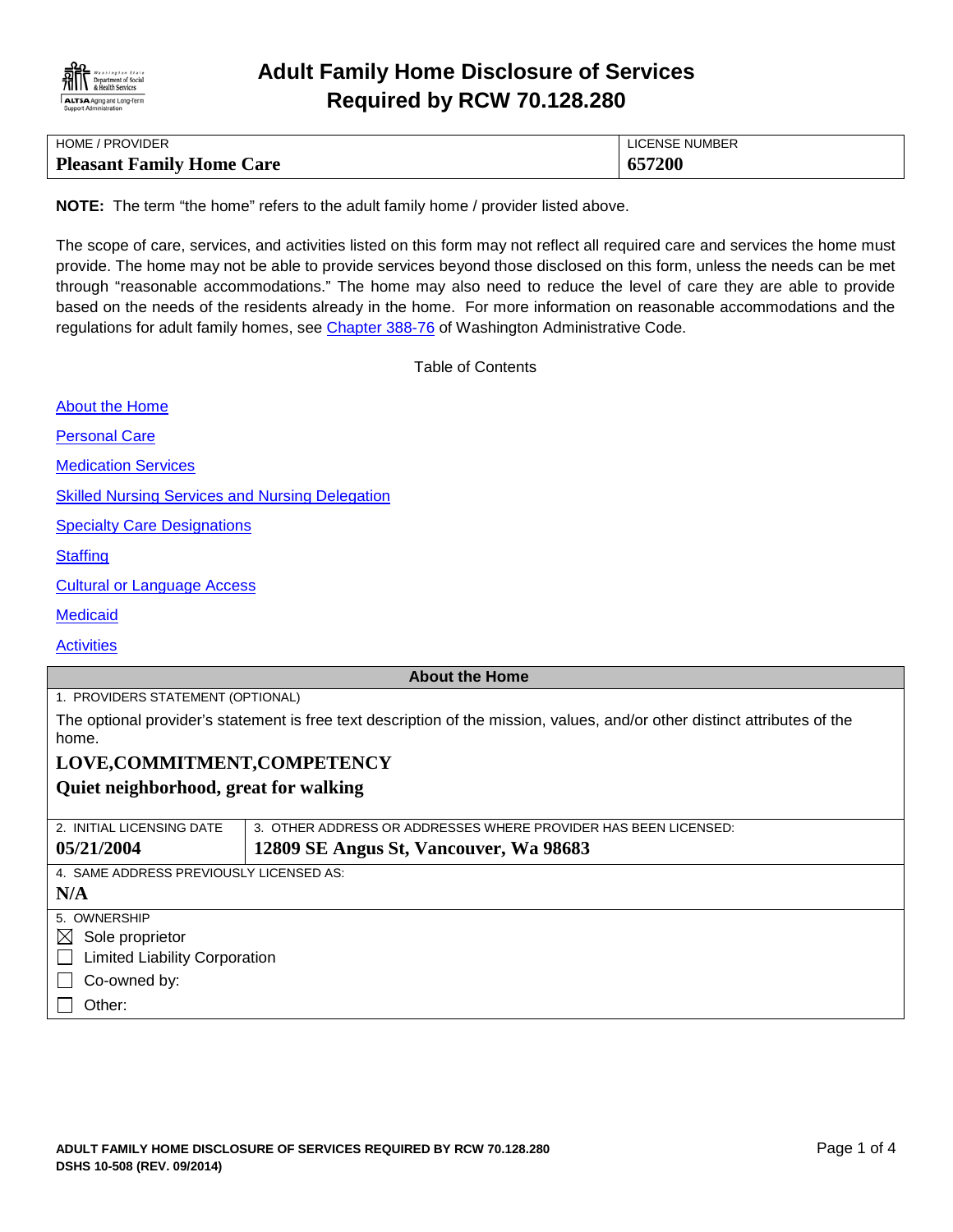### <span id="page-1-0"></span>**Personal Care**

"Personal care services" means both physical assistance and/or prompting and supervising the performance of direct personal care tasks as determined by the resident's needs, and does not include assistance with tasks performed by a licensed health professional. (WAC 388-76-10000)

### 1. EATING

If needed, the home may provide assistance with eating as follows:

### **We provide eating assisstance from cuing to total assistance.**

2. TOILETING

If needed, the home may provide assistance with toileting as follows:

### **We provide assistance from cuing and monitoring to total assistance.**

3. WALKING

If needed, the home may provide assistance with walking as follows:

### **We provide assistance with walking from cuing, standby assistance to one or two person assist.**

4. TRANSFERRING

If needed, the home may provide assistance with transferring as follows:

### **We provide assistance with transfer from cuing to one or two person assist or use of a hoyer lift.**

5. POSITIONING

If needed, the home may provide assistance with positioning as follows:

### **We provide assistance from cuing and monitoring to a one or two person assist.**

6. PERSONAL HYGIENE

If needed, the home may provide assistance with personal hygiene as follows:

### **We provide assistance with personal hygiene from cuing and set up to total assistance.**

7. DRESSING

If needed, the home may provide assistance with dressing as follows:

### **We provide assistance with dressing from cuing and set up to total assistance.**

8. BATHING

If needed, the home may provide assistance with bathing as follows:

**We provide assistance with bathing from cuing, monitoring to total assisstance.**

9. ADDITIONAL COMMENTS REGARDING PERSONAL CARE

**We provide a walk-in shower with with shower bench and strong grab bars around. Each room has its own bathroom Medication Services**

<span id="page-1-1"></span>If the home admits residents who need medication assistance or medication administration services by a legally authorized person, the home must have systems in place to ensure the services provided meet the medication needs of each resident and meet all laws and rules relating to medications. (WAC 388-76-10430)

The type and amount of medication assistance provided by the home is:

### **We provide medication assistance and medication administration**

ADDITIONAL COMMENTS REGARDING MEDICATION SERVICES

**Medication administration will be delegated by provider which is an RN.**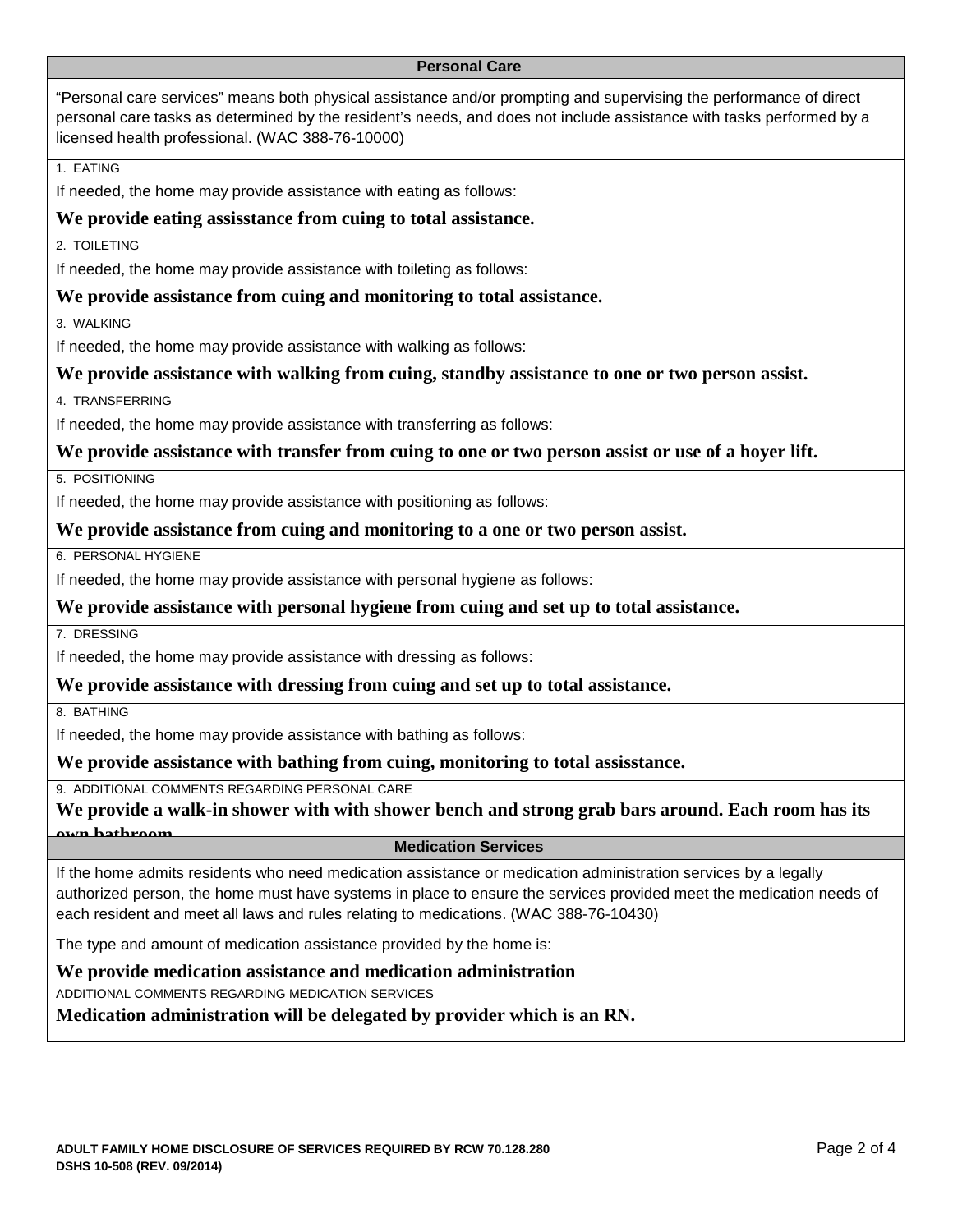<span id="page-2-0"></span>

| <b>Skilled Nursing Services and Nurse Delegation</b> |  |
|------------------------------------------------------|--|
|------------------------------------------------------|--|

If the home identifies that a resident has a need for nursing care and the home is not able to provide the care per chapter 18.79 RCW, the home must contract with a nurse currently licensed in the state of Washington to provide the nursing care and service, or hire or contract with a nurse to provide nurse delegation. (WAC 388-76-10405)

The home provides the following skilled nursing services:

# **The provider is an RN and will delegate staff when needed**

The home has the ability to provide the following skilled nursing services by delegation:

ADDITIONAL COMMENTS REGARDING SKILLED NURSING SERVICE AND NURSING DELEGATION

**The home will use the provider or a home health nurse for any skilled nurse services.**

# **Specialty Care Designations**

We have completed DSHS approved training for the following specialty care designations:

 $\boxtimes$  Developmental disabilities

 $\boxtimes$  Mental illness

 $\boxtimes$  Dementia

ADDITIONAL COMMENTS REGARDING SPECIALTY CARE DESIGNATIONS

### <span id="page-2-2"></span><span id="page-2-1"></span>**Staffing**

The home's provider or entity representative must live in the home, or employ or have a contract with a resident manager who lives in the home and is responsible for the care and services of each resident at all times. The provider, entity representative, or resident manager is exempt from the requirement to live in the home if the home has 24-hour staffing coverage and a staff person who can make needed decisions is always present in the home. (WAC 388-76-10040)

- $\Box$  The provider lives in the home.
- $\Box$  A resident manager lives in the home and is responsible for the care and services of each resident at all times.
- $\boxtimes$  The provider, entity representative, or resident manager does not live in the home but the home has 24-hour staffing coverage, and a staff person who can make needed decisions is always present in the home.

The normal staffing levels for the home are:

 $\boxtimes$  Registered nurse, days and times:  $40 \text{ hrs}$  a week and as needed

 $\Box$  Licensed practical nurse, days and times:

 $\boxtimes$  Certified nursing assistant or long term care workers, days and times: 2 caregivers most of the time

 $\Box$  Awake staff at night

 $\Box$  Other:

ADDITIONAL COMMENTS REGARDING STAFFING

## **1 RN, 2 NAC, 2 NAR**

### <span id="page-2-3"></span>**Cultural or Language Access**

The home must serve meals that accommodate cultural and ethnic backgrounds (388-76-10415) and provide informational materials in a language understood by residents and prospective residents (Chapter 388-76 various sections)

The home is particularly focused on residents with the following background and/or languages:

### **No preferences**

ADDITIONAL COMMENTS REGARDING CULTURAL OR LANGUAGE ACCESS

# **No preferences**